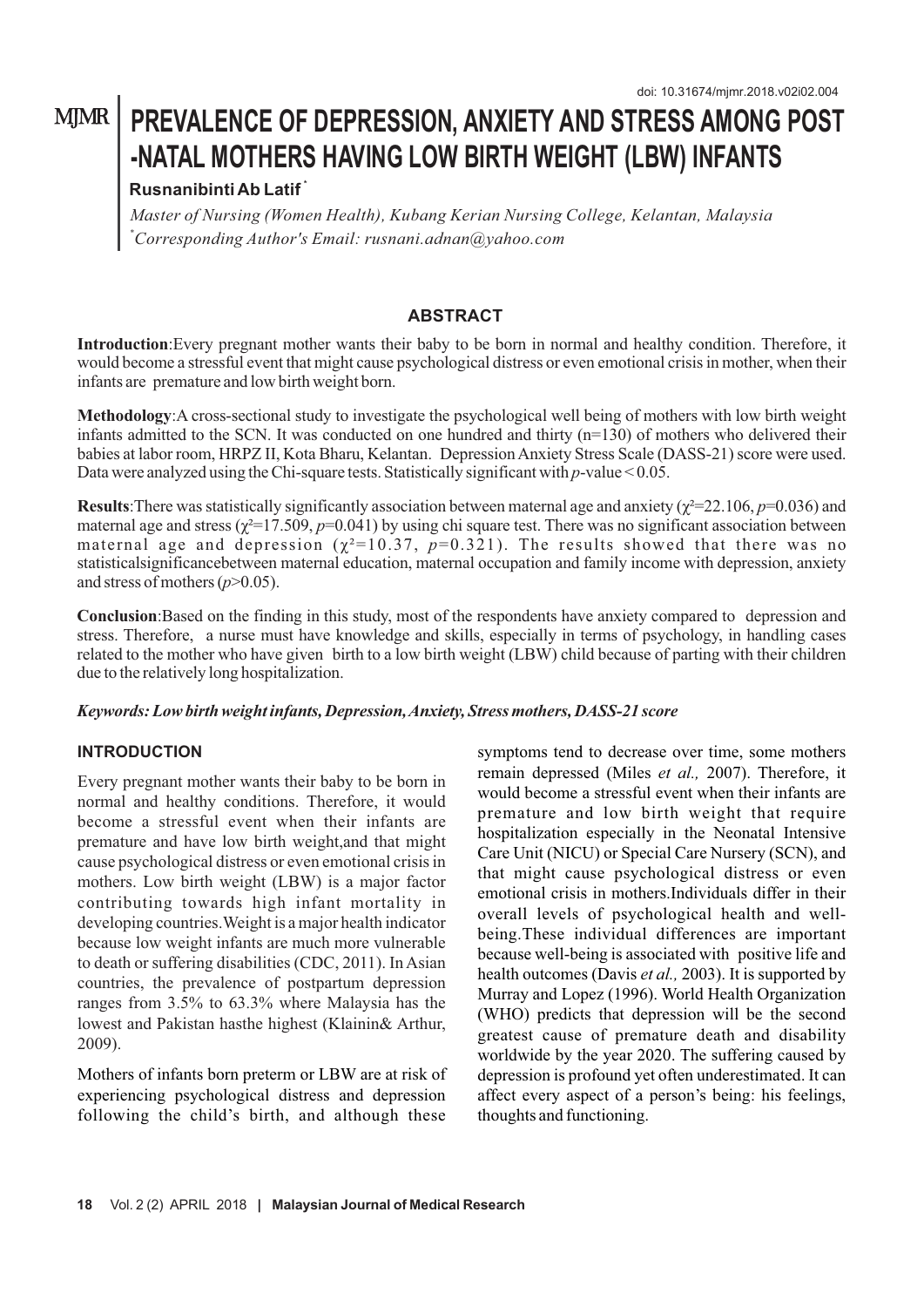#### **OBJECTIVE**

General objective:

To determine the prevalence of depression, anxiety and stress among post natal mothers having Low Birth Weight (LBW) infants.

Specific objectives:

1. To determine the prevalence of postnatal depression, anxiety and stress among mothers having LBWinfants.

2. To identify the relationship between socio demographic characteristics (maternal age, education level, family income and occupation) of mothers with low birth weight infant and depression.

3. To identify the relationship between socio demographic characteristics (maternal age, education level, family income and occupation) of mothers with low birth weight infant and anxiety.

4. To identify the relationship between socio demographic characteristics (maternal age, education level, family income and occupation) of mothers with low birth weight infant and stress.

#### **LITERATURE REVIEW**

Postnatal depression is particularly important because it is so common and because it occurs at such a critical time in the lives of the mother, her baby and her family.Post Partum Depression (PPD) is defined as a non-psychotic depressive illness of moderate severity that can last for several weeks, months or even a year after childbirth if left untreated (Chan *et al.,*  2002).Recent report indicated that 10%-15% of women suffer from postpartum depression (PPD), whereas approximately 10% develop an anxiety disorder after delivery (Halbreich, 2005).

Risk factors for postpartum mood disorders include several socio demographic and obstetric parameters. The study shows that there are numerous problems that affect the mothers'emotions, their infants and families (Leiferman, 2002). Beck (2001) found that various maternal socio-demographic factors contributed to the onset of depression in the postpartum period, such as lower socioeconomic status. This study indicatesthe importance of measuring and analyzing a mother's socioeconomic status (SES) because it may be related to the mother's depressive symptoms.

Regarding infant-related factors, preterm delivery infant's health problem was associated with PPD (Tamaki, Murata, & Okano, 1997).Inthe study of Miles *et al.* (1999), the findings indicated that mothers of medically fragile infants experience both distress and growth as the result of their child's illness.Worries about their babies and their child-care abilities are particularly stressful to new mothers as they are the primary caregivers.

#### **METHODOLOGY**

This study is a cross-sectional study design, carried out at SCN at Hospital Raja Perempuan Zainab 11, Kota Bharu, Kelantan. A simple random sampling was used to select mothers with LBW baby who were admitted in the SCN, and those who fulfill the inclusion criteria were selected.The sample size was 130 based on the prevalence of LBW admitted in SCN were 8.8 % (Boo & Chor,1994). The Dependent variable was depression, anxiety and stress of mothers with LBW infants and the independent variables were socio demographic characteristics of mothers.

Data analysis was done using Statistical Package for Social Sciences (SPSS) version 19.0 for Windows. Descriptive data analysis, including frequency, mode, mean and standard deviation and Chi-Square test was used to estimate the probable association between the variables concerned like age, education, occupation, and family income of mothers with psychological wellbeing.Statistically significant data was considered to be those having a *p*- value less than 0.05.

#### Inclusion criteria:

All mothers with LBW infant who are admitted in the SCN; mothers being able to read and understand *Bahasa Melayu* and English language and mothers with no previous experience in SCN.

#### Exclusion criteria:

Mothers with BBA(Birth Before Arrive); mothers with normal baby; mothers with big baby (weighs above 4000 grams) and mothers who did not volunteer to participate.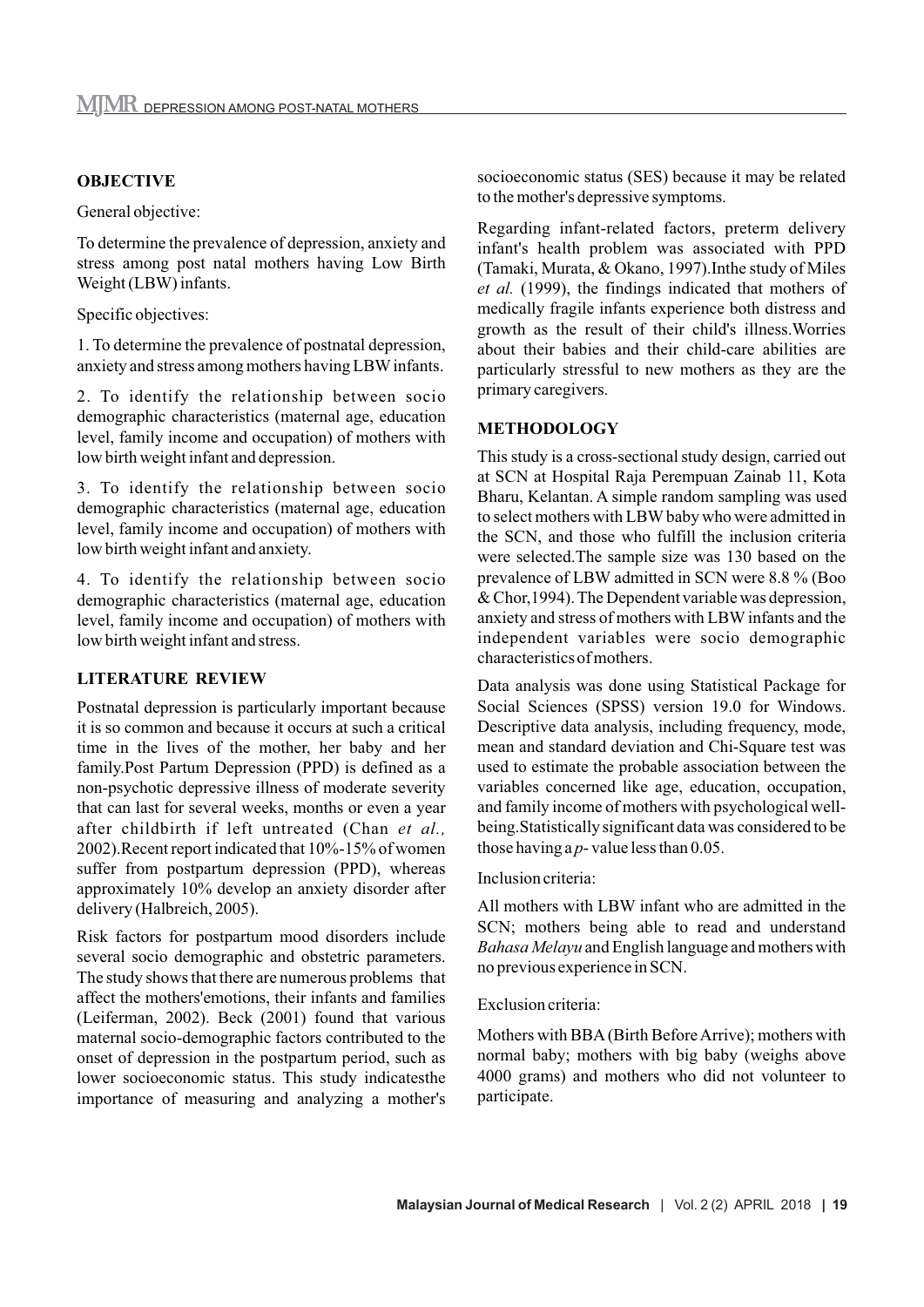Data collection procedures:

The researcher divided the questionnaire into 3 different parts:Part A: factors socio demographic of mother, Part B: factors socio demographic of infant and Part C: Depression Anxiety Stress Scales (DASS) 21 adapted from Lovibond &Lovibond (1995). The Depression Anxiety Stress Scales (DASS) 21 is a self-report instrument designed to measure the negative emotional stateof depression, anxiety and stress was used.DASS-21 is a self-report questionnaire to assess anxiety, depression, and feelings of stress in adults. It contains 21 items covering the past week, rated on a four-point scale, ranging from 'not at all'  $(=0)$ , to 'very much, or most of the time'  $(=3)$ . By summing item scores, three syndrome scores of each seven items can be derived: Depression, Anxiety and Stress.

#### Validity and reliability:

The bahasamelayu DASS-21 item has been validated by Ramli *et al.,*(2007). The content validity index of the DASS-21 questionnaire was 0.904(CI 95%) thus proved its validity. Cronbach's alpha coefficient produces a reliability coefficient that ranges between 0.00 and 1.00 with the higher values of coefficient reflecting the more stable of the measure.

#### DASS 21 Scoring:

The 21-item form of the DASS was incorporated into the questionnaire to measure severity of symptoms common to anxiety and depression and the prevalence of co-morbid depression and anxiety. Women were asked to use a 4-point severity or frequency scale to rate the extent to which they had experienced each symptom over the past week from 'never' to 'most of the time'. Each item consists of four alternative statements graded inseverity and scored from 0 to 3**.**

1) For questions numbered 3, 5, 10, 13, 16, 17, 21 add up the numbers circled then multiply that number by 2 and enter it here: **Depression**

2) For questions numbered 2, 4, 7, 9, 15, 19, 20 add up the numbers circled then multiply that number by 2 and enter it here:**Anxiety**

3) For questions numbered 1, 6, 8, 11, 12, 14, 18 add up the numbers circled then multiply that number by 2 and enter it here: **Stress**

| Rating                  | Depression #1 | #2<br>Anxiety | Stress #3 |
|-------------------------|---------------|---------------|-----------|
| Normal                  | $0 - 9$       | $0 - 7$       | $0 - 14$  |
| Mild                    | $10 - 13$     | $8 - 9$       | $15 - 18$ |
| Moderate                | $14 - 20$     | $10 - 14$     | $19 - 25$ |
| Severe                  | $21 - 27$     | $15 - 19$     | $26 - 33$ |
| <b>Extremely Severe</b> | $28+$         | $20+$         | $37+$     |

#### *Division of Depression, Anxiety& Stress*

Study Ethics:

Before carrying out this research project, an approval letter was sent to the Hospital Raja Perempuan Zainab 11, Kota Bharu, Kelantan to get the consent. The researcher gave a clear explanation regarding the aim and procedure of study to the respondents. The researcher also told the respondents that their answers wereconfidential and will only be used for the purpose of academic research.

#### **RESULTS**

Socio demographic characteristics of the mothers:

A total of 130 respondents participated in this study giving a response rate of 100%. The majority of the respondents involved in this study were Malay (n=129, 99.2%) and Chinese  $(n=1,0.8\%)$ . The age of the respondents ranged from 16-45 years old and the Mean (SD) was 29.03 6.48. The majority of respondents belonged to the age group of 20-29 years was 62  $(47.70\%)$ . The majority of the respondents (n= 108, 83.1%) had attained secondary education (PMR, SPM, STPM), 18 (13.8%) had attained tertiary or above (Diploma/Degree/Master) qualifications while the remaining 3.1% or 4 subjects had completed primary education and below UjianPenilaianSekolahRendah (UPSR).

Most of the respondents were house wife,  $(n= 91, 70\%)$ , working as professional 27(20.8%) and only 12(9.2%) were working as non professional.The occupation status of fathers was categorized into two groups: professional and non professional. Majority of fathers' occupations were from the non professional that made up 100(76.9%)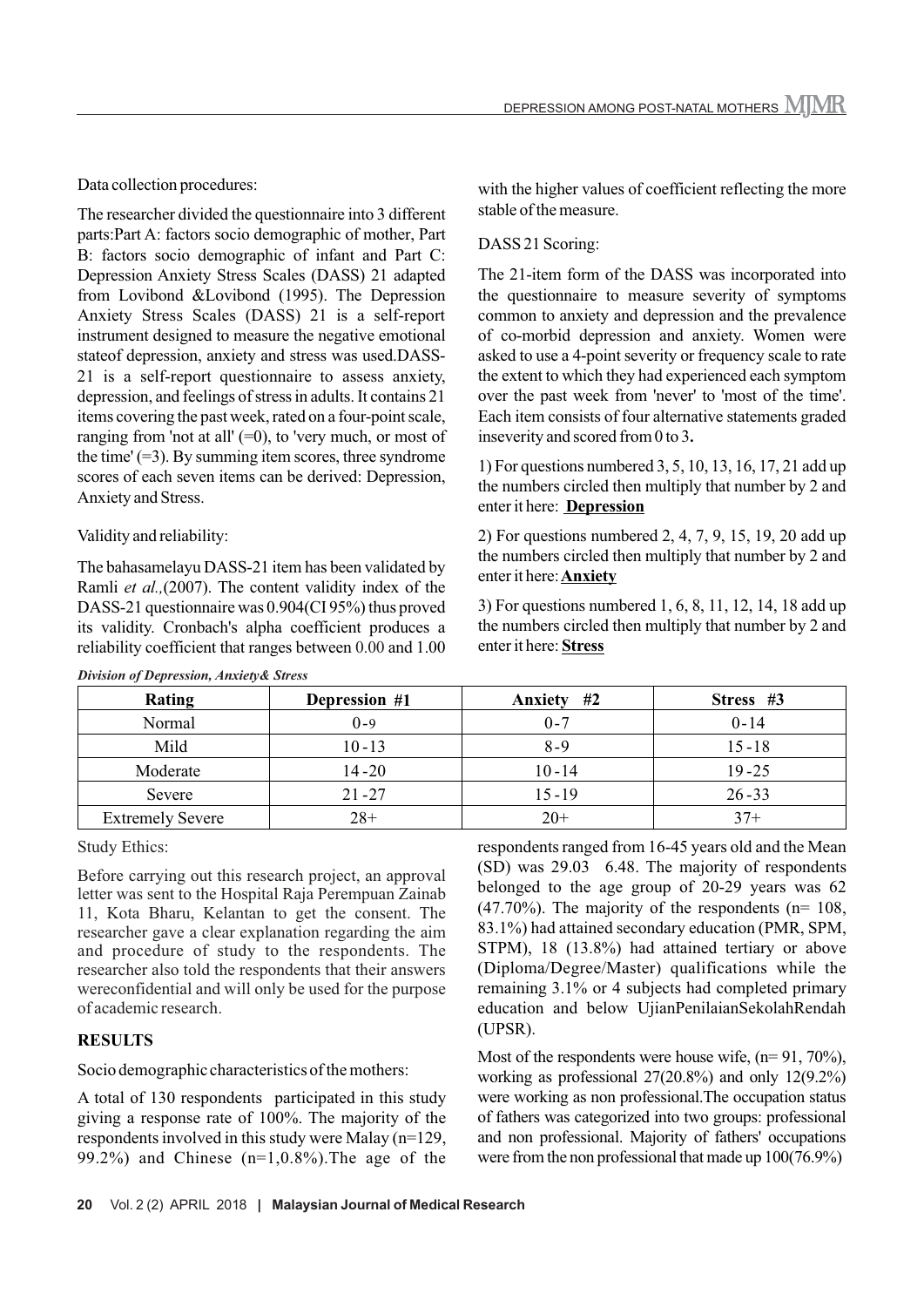compared to professional group 30(23.1%). A family income was divided into four categories. Most of the respondents have family income <RM1000 about 66(50.8%), between RM1000-RM1999 were 34(26.2%), between RM2000-2999 were 14(10.8%) and above RM3000 were 16 (12.3%). The Mean (SD) of number of dependents was 4.151.34.Most of the respondents having the number of dependents between 3-5 were 113 (86.9%), while 15 (11.5%) respondents were on number of dependents 6-8, and 2 (1.5 %) were 9-11 numbers of dependents.

#### Birth characteristic of the infants:

Most of the respondents which is 90(69.2%) delivered their infants by spontaneous vaginal delivery while 40 respondents (30.8%) delivered by caesarean section. By using the WHO classification of infant's birth weight, the low birth weight was divided into three categories. The LBW infants seen in the period were distributed as follows: LBW was 93(71.5%), VLBW was 29(22.3%) and ELBW was 8(6.2%).The majority of infant wereborn pre-term 76(58.5%), full-term infantswere49 (37.7%) and post date infantswere5(3.8%). The overall Mean (SD) low birth weight was  $1849.38 \pm 523.32$ grams, with minimum weight 800 grams and maximum weight 2480 grams.

#### **Prevalence of depression, anxiety and stress by using DASS 21 scales Prevalence of depression**

The prevalence of psychological well-being of mothers was identified by DASS 21 item score. Score of this scale ranged from 0-37+. The researcher found that the psychological well-being of mothers by using DASS-21 scales show that for those mothers having depression in 'mild' rating was 18(13.8%), 'moderate' was 20(15.4%) and 'severe' was 4(3.1%) for depression.

For the depression score, the highest mean score was item 13 with the mean (SD) was 0.91(0.709), for the statement *"I felt down-hearted and blue"*.For this item score 1 (applied to me to some degree, or some of the time) was 70(53.8%), score 2(applied to me to a considerable degree, or a good part of time) was 21(16.2%) and score 3 (applied to me very much, or most of the time) was 2(1.5%). The lowest mean was item 21 with the Mean (SD) was 0.14(0.462), which asked for responses to the statement *"I*  *felt that life was meaningless".* The score 0(Did not apply to me at all) was  $116(89.2%)$ , score1 was  $12(9.2%)$  and score 2 was  $2(1.5\%)$ . The overall mean  $\pm$  SD for depression score was  $7.72 \pm 5.61$ .

#### Prevalence of anxiety:

The prevalence of mothers reporting symptoms for anxiety in the 'mild' range on the DASS-21 scales was 11(8.5%), 'moderate' was 39(30.0%), 'severe' was  $14(10.8\%)$  and extremely severe was  $12(9.2\%)$ . For the anxiety score, the highest mean score was item 2 with the mean (SD) was 1.32(0.737), which asked for responses to the statement *"I was aware of dryness of my mouth"*. For this item score 1 (applied to me to some degree, or some of the time) was  $65(50.0\%)$ , score 2(applied to me to a considerable degree, or a good part of time) was 44(33.8%) and score 3 (applied to me very much, or most of the time) was  $6(4.6\%)$ . The lowest mean was item 4 with the Mean (SD) was 0.36(0.610), which asked for responses to the statement *"I experienced breathing difficulty (eg, excessively rapid breathing, breathlessness in the absence of physical exertion)".*The score 0(Did not apply to me at all) was 91(70.0%), score 1 was 32(24.6%), score 2 was 6(4.6%) and score 3 was 1(0.8%). The overall Mean  $\pm$  SD for anxiety score was  $9.64 \pm 6.25$ .

#### Prevalence of stress:

Meanwhile prevalence for stress of mothers reporting symptoms in the 'mild' range on the DASS-21 scales was 29(22.3%), 'moderate' was 15(11.5%) and 'severe' was  $6(4.6\%)$  for stress. For the stress score, the highest mean score was item 18 with the mean (SD) was 1.44(0.807), which asked for responses to the statement "I felt that I was rather touchy". For this item score 1 (applied to me to some degree, or some of the time) was 51(39.2%), score 2(applied to me to a considerable degree, or a good part of time) was 53(40.8%) and score 3 (applied to me very much, or most of the time) was 10(7.7%). The lowest mean was item 6 with the Mean (SD) was 0.37(0.572), which asked for responses to the statement "I tended to over-react to situations". The score 0(Did not apply to me at all) was 88(67.7%), score 1 was 36(27.7%) and score 2 was 6(4.6%). The overall the mean  $\pm$  SD for stress score was  $12.80 \pm 6.98$ .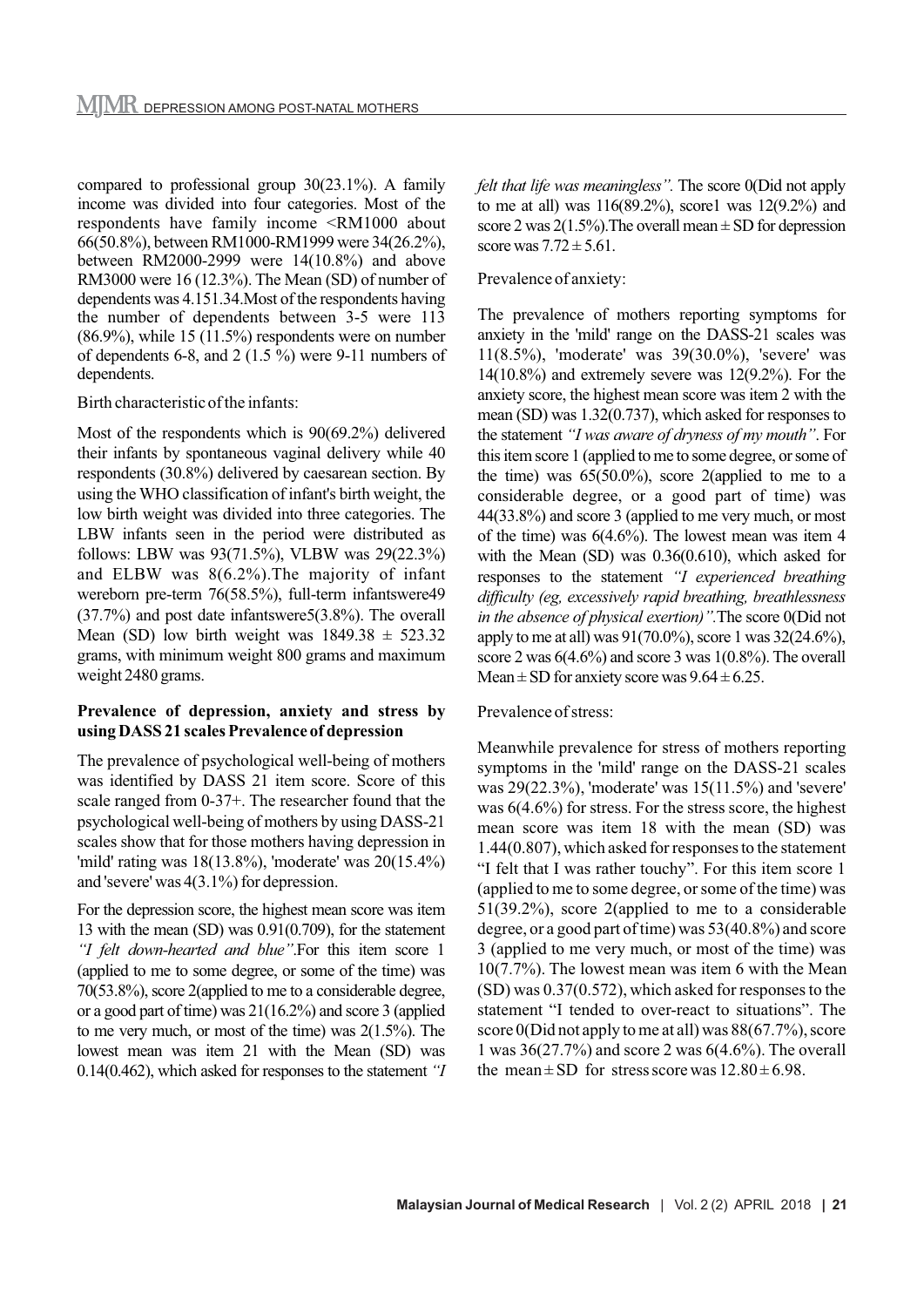| Rating           | Depression $n$ (%) | Anxiety $n$ $\left(\frac{9}{6}\right)$ | Stress $n$ $(\%)$ |
|------------------|--------------------|----------------------------------------|-------------------|
| Normal           | 88(67.7)           | 54(41.5)                               | 80(61.5)          |
| Mild             | 18(13.8)           | 11(8.5)                                | 29(22.3)          |
| Moderate         | 20(15.4)           | 39(30.0)                               | 15(11.5)          |
| Severe           | 4(3.1)             | 14(10.8)                               | 6(4.6)            |
| Extremely severe |                    | 12(9.2)                                |                   |

*Table I:Prevalence of depression, anxiety and stress by using DASS 21 scales (n=130)*

#### **Relationship between socio demographic factors and psychological well being of mothers (Depression) n=130**

Table 2 show that the relationship between socio demographic factors and psychological well-being of mothers (depression) by using DASS 21 scales. The Chi-Square was used, statistically significant with *p*value < 0.05.The distribution of depression according to age of the mothers showed that there was no significant association between maternal age and

depression ( $\chi^2$  =10.37, df=9, *p*=0.321). In other word maternal age do not affect the depression. There was no significant association between maternal education and depression  $(\chi^2=9.27,\text{df}=6, p=0.159)$ . To explore the impact of maternal occupation with depression, the result found that there was no significant association between maternal occupation and depression ( $\gamma^2$ = 2.37,df=6, *p*=0.883). There was no significant association between income level groups and depression ( $\chi^2$ =5.36, df=9, *p*=0.802).

*Table 2:Relationship between socio demographic factors and psychological well being of mothers (Depression) n=130*

| Variable                       |                             | <b>Depressio</b>               |                                                |                                              |                                                           |              |       |
|--------------------------------|-----------------------------|--------------------------------|------------------------------------------------|----------------------------------------------|-----------------------------------------------------------|--------------|-------|
| <b>Normal</b>                  | $n\left(\frac{9}{6}\right)$ | <b>Mild</b><br>$n\binom{0}{0}$ | <b>Moderate</b><br>$n\left(\frac{0}{0}\right)$ | <b>Severe</b><br>$n\left(\frac{0}{0}\right)$ | <b>Extremely</b><br>severe<br>$n\left(\frac{9}{6}\right)$ |              |       |
| <b>Maternal age</b><br>(years) |                             |                                |                                                |                                              |                                                           | 10.37<br>(9) | 0.321 |
| <19                            | 5<br>(55.6)                 | 3<br>(33.3)                    | 1<br>(11.1)                                    |                                              |                                                           |              |       |
| 20-29                          | 38<br>(61.3)                | 11<br>(17.7)                   | 11<br>(17.7)                                   | $\overline{2}$<br>(3.2)                      | $\blacksquare$                                            |              |       |
| 30-39                          | 39<br>(79.6)                | $\overline{3}$<br>(6.1)        | 5<br>(10.2)                                    | $\overline{2}$<br>(4.1)                      |                                                           |              |       |
| $>40$                          | 6<br>(60.0)                 | (10.0)                         | $\mathbf{3}$<br>(30.0)                         |                                              | -                                                         |              |       |
| <b>Maternal</b><br>education   |                             |                                |                                                |                                              |                                                           | 9.27<br>(6)  | 0.159 |
| Primary                        | $\overline{2}$<br>(50.0)    | 1<br>(25.0)                    |                                                | (25.0)                                       |                                                           |              |       |
| Secondary                      | 72<br>(66.7)                | 16<br>(14.8)                   | 17<br>(15.7)                                   | 3<br>(2.8)                                   | ۰                                                         |              |       |
| Tertiary                       | 14<br>(77.8)                | (5.5)                          | $\overline{3}$<br>(16.7)                       |                                              |                                                           |              |       |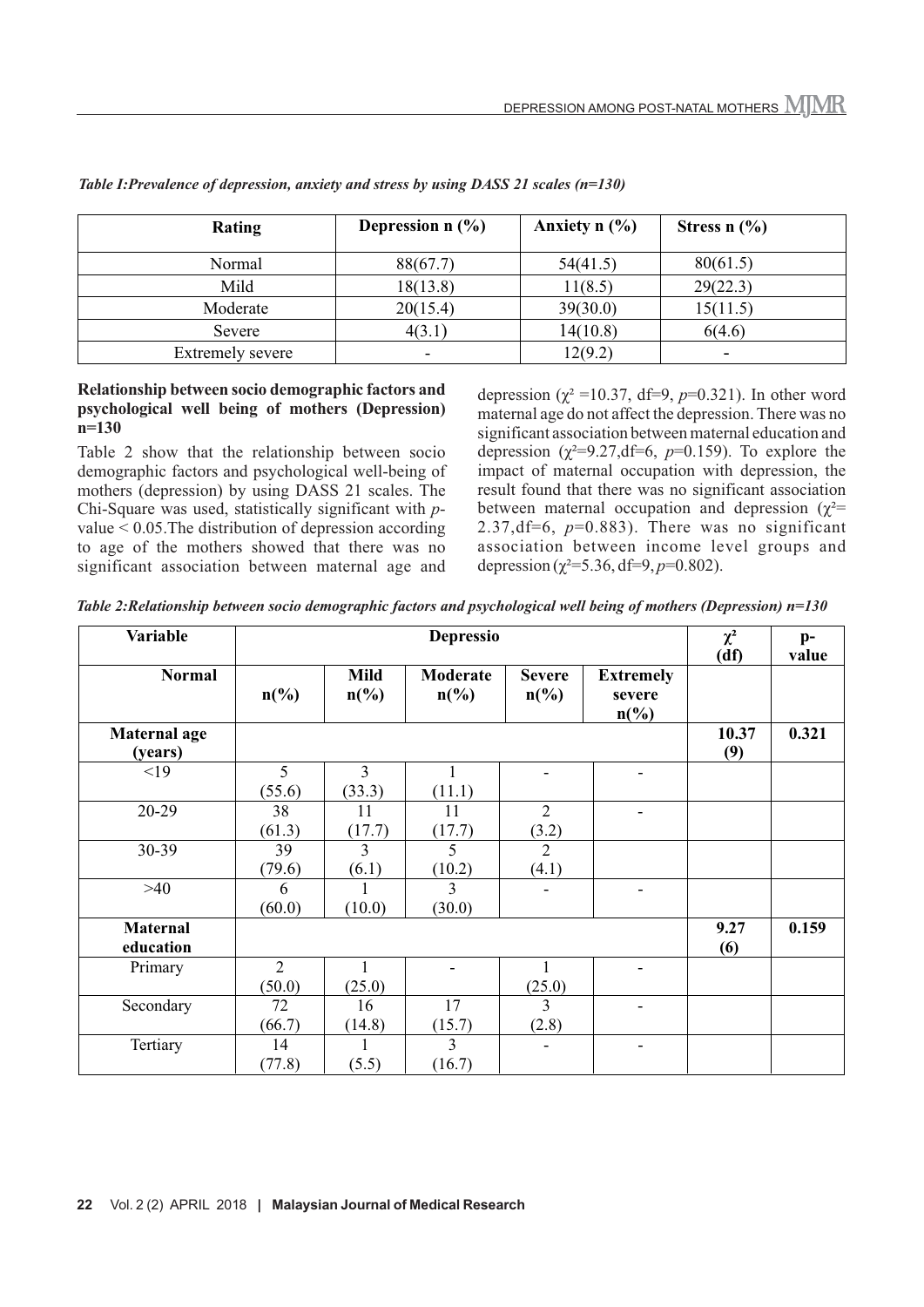| Occupation<br>(Mother) |        |        |                |                | 2.37<br>(6) | 0.883 |
|------------------------|--------|--------|----------------|----------------|-------------|-------|
| Housewives             | 61     | 13     | 13             | $\overline{4}$ |             |       |
|                        | (67.0) | (14.3) | (14.3)         | (4.4)          |             |       |
| Professional           | 18     | 4      | 5              |                |             |       |
|                        | (66.7) | (14.8) | (18.5)         |                |             |       |
| Non Professional       | 9      |        | $\overline{2}$ |                |             |       |
|                        | (75.0) | (8.3)  | (16.7)         |                |             |       |
| <b>Estimation of</b>   |        |        |                |                | 5.36        | 0.802 |
| family income          |        |        |                |                | (9)         |       |
| $\leq$ RM1000          | 43     | 10     | 10             | 3              |             |       |
|                        | (65.2) | (15.2) | (15.2)         | (4.5)          |             |       |
| RM1000-RM1999          | 22     | 4      |                |                |             |       |
|                        | (64.7) | (11.8) | (20.6)         | (2.9)          |             |       |
|                        |        |        |                |                |             |       |
| RM 2000-RM2999         | 9      | 3      | $\overline{2}$ |                |             |       |
|                        | (64.3) | (21.4) | (14.3)         |                |             |       |
| $>$ RM3000             | 14     |        |                |                |             |       |
|                        | (87.4) | (6.3)  | (6.3)          |                |             |       |

\*Significant *P*<0.05

#### **Relationship between socio demographic factors and psychological well being of mothers (Anxiety) n=130**

Table 3 shows the relationship between socio demographic factors and psychological well-being (anxiety) of mothers by using DASS 21 scales. The distribution of anxiety of mothers according to age of the mothers showed that there was a statistically significant association between maternal age and anxiety  $(\chi^2=22.10,\text{df}=12, p=0.036)$ . The result found that there was no association between maternal educations and anxiety ( $\chi^2$ =8.36, df=8, p= 0.398). There was no significant association between occupations of mothers and anxiety ( $\chi^2$ =9.16, df=8, p= 0.329). Results found that

there was no statistically significant difference between four income level groups with anxiety  $(\chi^2=12.12, df=12,$ *p*=0.436).

#### **Relationship between socio demographic factors and psychological well being of mothers (Anxiety) n=130**

Table 3 shows the relationship between socio demographic factors and psychological well-being (anxiety) of mothers by using DASS 21 scales. The distribution of anxiety of mothers according to age of the mothers showed that there was a statistically significant association between maternal age and anxiety ( $\gamma^2$ =22.10,df=12,p=0.036). The result found

*Table 3:Relationship between socio demographic factors and psychological well being of mothers (Anxiety)n=130*

| Variable             | Anxiety                                      |                         | $\chi^2$                                |                                              |                                                           | $\chi^2$<br>(df) | $p$ - value |
|----------------------|----------------------------------------------|-------------------------|-----------------------------------------|----------------------------------------------|-----------------------------------------------------------|------------------|-------------|
|                      | <b>Normal</b><br>$n\left(\frac{0}{0}\right)$ | Mild<br>$n\binom{0}{0}$ | Moderate<br>$n\left(\frac{0}{0}\right)$ | <b>Severe</b><br>$n\left(\frac{0}{0}\right)$ | <b>Extremely</b><br>severe<br>$n\left(\frac{0}{0}\right)$ |                  |             |
| Maternal age (years) |                                              |                         |                                         |                                              |                                                           | 22.10<br>(12)    | $0.036*$    |
| <19                  |                                              | $\overline{2}$          | 6                                       | $\overline{\phantom{a}}$                     | ۰                                                         |                  |             |
|                      | (11.1)                                       | (22.2)                  | (66.7)                                  |                                              |                                                           |                  |             |
| $20-29$              | 27                                           | 4                       | 13                                      | 11                                           | 7                                                         |                  |             |
|                      | (43.5)                                       | (6.5)                   | (21.0)                                  | (17.7)                                       | (11.3)                                                    |                  |             |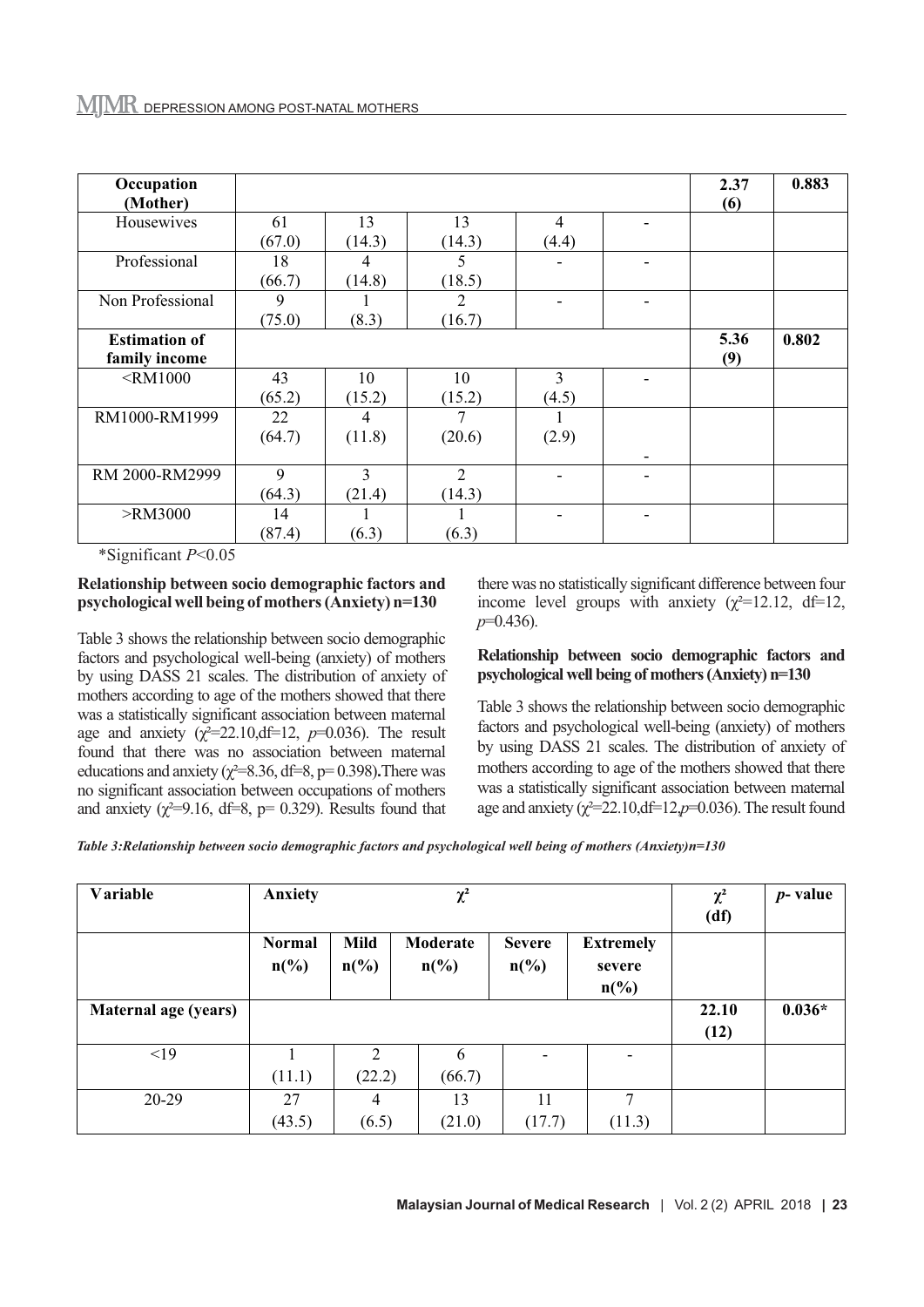| $30 - 39$                   | $\overline{24}$ | $\overline{3}$           | $\overline{15}$ | $\overline{3}$ | $\overline{4}$ |       |       |
|-----------------------------|-----------------|--------------------------|-----------------|----------------|----------------|-------|-------|
|                             | (49.0)          | (6.1)                    | (30.6)          | (6.1)          | (8.2)          |       |       |
| $>40$                       | $\overline{2}$  | $\overline{2}$           | 5               |                | 1              |       |       |
|                             | (20.0)          | (20.0)                   | (50.0)          |                | (10)           |       |       |
| <b>Maternal education</b>   |                 |                          |                 |                |                | 8.36  | 0.398 |
|                             |                 |                          |                 |                |                | (8)   |       |
| Primary                     | $\mathbf{1}$    | $\mathbf{1}$             | $\mathbf{1}$    | $\mathbf{r}$   | $\mathbf{1}$   |       |       |
|                             | (25.0)          | (25.0)                   | (25.0)          |                | (25.0)         |       |       |
| Secondary                   | 42              | 10                       | 33              | 12             | 11             |       |       |
|                             | (38.9)          | (9.3)                    | (30.6)          | (11.1)         | (10.2)         |       |       |
| Tertiary                    | 11              |                          | 5               | $\overline{2}$ |                |       |       |
|                             | (61.1)          |                          | (27.8)          | (11.1)         |                |       |       |
| <b>Occupation</b> (Mother)  |                 |                          |                 |                |                | 9.16  | 0.329 |
|                             |                 |                          |                 |                |                | (8)   |       |
|                             |                 |                          |                 |                |                |       |       |
| Housewives                  | 32              | 11                       | 29              | 10             | 9              |       |       |
|                             | (35.2)          | (12.1)                   | (31.9)          | (11.0)         | (9.9)          |       |       |
| Professional                | 14              |                          | 8               | 3              | $\overline{2}$ |       |       |
|                             | (51.9)          |                          | (29.6)          | (11.1)         | (7.4)          |       |       |
| Non Professional            | $\overline{8}$  | $\overline{\phantom{0}}$ | $\overline{2}$  | $\mathbf{1}$   | $\mathbf{1}$   |       |       |
|                             | (66.7)          |                          | (16.7)          | (8.3)          | (8.3)          |       |       |
| <b>Estimation of family</b> |                 |                          |                 |                |                | 12.12 | 0.436 |
| income                      |                 |                          |                 |                |                | (12)  |       |
|                             |                 |                          |                 |                |                |       |       |
| $<$ RM1000                  | 23              | $\overline{7}$           | 21              | $\overline{7}$ | 8              |       |       |
|                             | (34.8)          | (10.6)                   | (31.8)          | (10.6)         | (12.1)         |       |       |
| RM1000-RM1999               | 14              | $\overline{3}$           | 10              | 6              | $\mathbf{1}$   |       |       |
|                             | (41.2)          | (8.8)                    | (29.4)          | (17.6)         | (2.9)          |       |       |
| RM 2000-RM2999              | 6               | $\mathbf{1}$             | $\overline{5}$  |                | $\overline{2}$ |       |       |
|                             | (42.9)          | (7.1)                    | (35.7)          |                | (14.3)         |       |       |
| >RM3000                     | 11              |                          | 3               | $\mathbf{1}$   | $\mathbf{1}$   |       |       |
|                             | (68.8)          |                          | (18.8)          | (6.3)          | (6.3)          |       |       |

\*Significant *P*<0.05

#### **Relationship between socio demographic factors and psychological well being of mothers (Stress) n=130**

Table 4 shows the relationship between socio demographic factors and psychological well-being of mothers (stress) by using DASS 21 scales. The distribution of stress of mothers according to age of the mothers showed that there was a statistically significant

association between maternal age and stress ( $\chi^2$ =17.50, df=9, *p*=0.041). There was no significant association between maternal educations and stress ( $\chi^2$ =7.18, df=6, *p*=0.304). Results found that there was no significant association between occupations of mothers and stress  $(\chi^2=6.76, df=6, p=0.343)$ . The results found that there was no significant association between four income level groups and stress ( $\chi^2$ =8.84, df=9, *p*=0.452).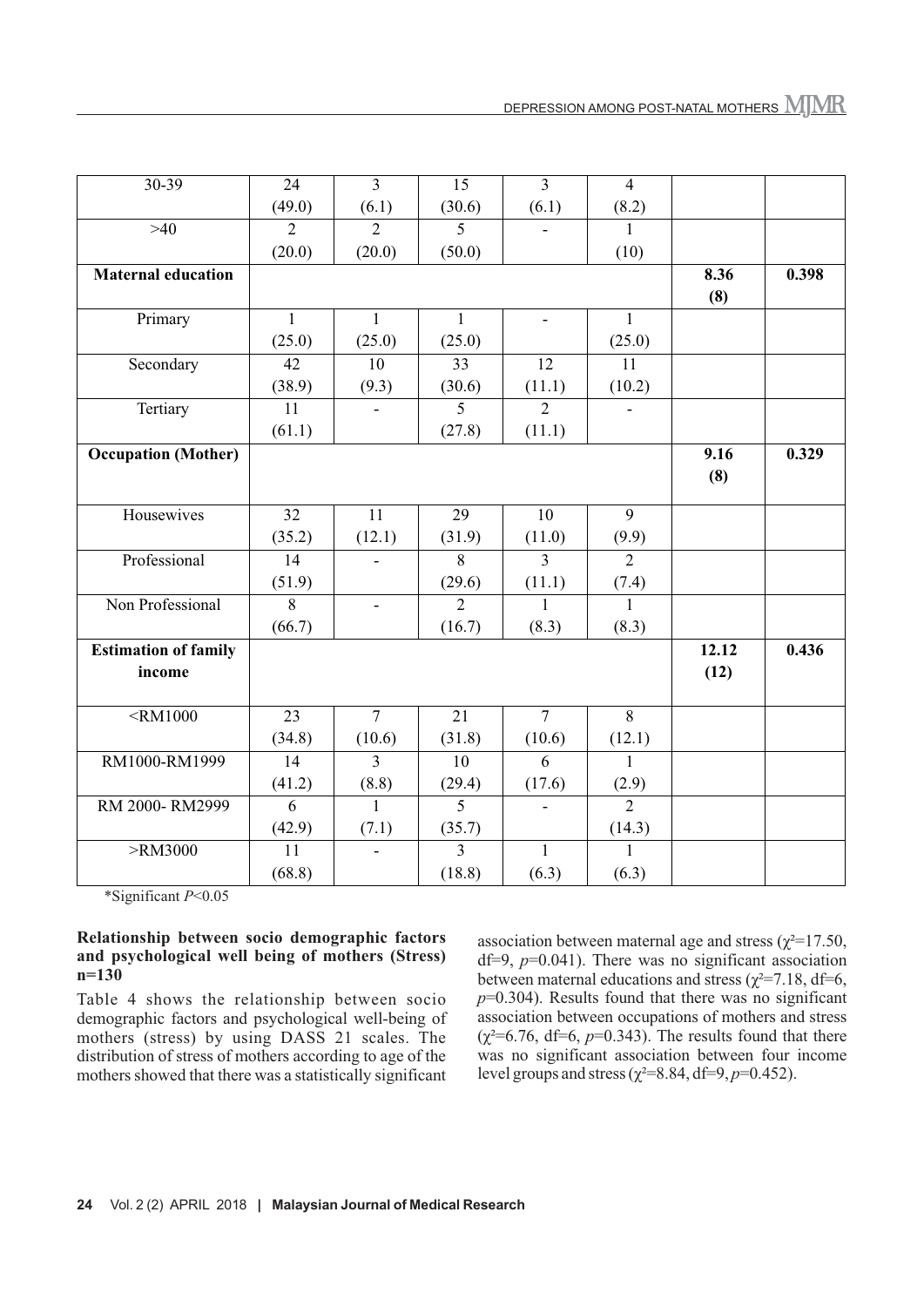| Variable                              | <b>Stress</b>                                |                                            |                                   |                                              |                                                           | $\chi^2$<br>(df) | $p$ - value |
|---------------------------------------|----------------------------------------------|--------------------------------------------|-----------------------------------|----------------------------------------------|-----------------------------------------------------------|------------------|-------------|
|                                       | <b>Normal</b><br>$n\left(\frac{0}{0}\right)$ | <b>Mild</b><br>$n\left(\frac{0}{0}\right)$ | <b>Moderate</b><br>$n\frac{6}{6}$ | <b>Severe</b><br>$n\left(\frac{0}{0}\right)$ | <b>Extremely</b><br>severe<br>$n\left(\frac{0}{0}\right)$ |                  |             |
| Maternal age<br>(years)               |                                              |                                            |                                   |                                              |                                                           | 17.50<br>(9)     | $0.041*$    |
| <19                                   | $\overline{4}$<br>(44.4)                     | 1<br>(11.1)                                | $\overline{2}$<br>(22.2)          | $\overline{2}$<br>(22.2)                     | $\blacksquare$                                            |                  |             |
| 20-29                                 | 33<br>(53.2)                                 | 18<br>(29.0)                               | $\overline{8}$<br>(12.9)          | $\overline{3}$<br>(4.8)                      | $\blacksquare$                                            |                  |             |
| $30 - 39$                             | $\overline{37}$<br>(75.5)                    | 6<br>(12.2)                                | 5<br>(10.2)                       | 1<br>(2.0)                                   |                                                           |                  |             |
| $>40$                                 | 6<br>(60.0)                                  | 4<br>(40.0)                                | $\blacksquare$                    |                                              | $\blacksquare$                                            |                  |             |
| <b>Maternal education</b>             |                                              |                                            |                                   |                                              |                                                           | 7.18<br>(6)      | 0.304       |
| Primary                               | $\overline{2}$<br>(50.0)                     | $\blacksquare$                             | $\mathbf{1}$<br>(25.0)            | 1<br>(25.0)                                  | $\frac{1}{2}$                                             |                  |             |
| Secondary                             | 65<br>(60.2)                                 | $\overline{27}$<br>(25.0)                  | 12<br>(11.1)                      | $\overline{4}$<br>(3.7)                      | $\mathbf{r}$                                              |                  |             |
| Tertiary                              | $\overline{13}$<br>(72.2)                    | $\overline{2}$<br>(11.1)                   | $\overline{2}$<br>(11.1)          | 1<br>(5.6)                                   | $\blacksquare$                                            |                  |             |
| <b>Occupation</b> (Mother)            |                                              |                                            |                                   |                                              |                                                           | 6.76<br>(6)      | 0.343       |
| Housewives                            | $\overline{51}$<br>(56.0)                    | 24<br>(26.4)                               | $\overline{10}$<br>(11.0)         | $\overline{6}$<br>(6.6)                      | $\blacksquare$                                            |                  |             |
| Professional                          | 20<br>(74.1)                                 | $\overline{4}$<br>(14.8)                   | $\overline{3}$<br>(11.1)          |                                              | $\sim$                                                    |                  |             |
| Non Professional                      | $\overline{9}$<br>(75.0)                     | 1<br>(8.3)                                 | $\overline{2}$<br>(16.7)          | $\blacksquare$                               | $\blacksquare$                                            |                  |             |
| <b>Estimation of family</b><br>income |                                              |                                            |                                   |                                              |                                                           | 8.84<br>(9)      | 0.452       |
| $\overline{\text{Rm}1000}$            | 39<br>(59.1)                                 | $\overline{14}$<br>(21.2)                  | $\overline{9}$<br>(13.6)          | $\overline{4}$<br>(6.1)                      |                                                           |                  |             |
| RM1000-RM1999                         | 19<br>(55.9)                                 | 10<br>(29.4)                               | $\overline{3}$<br>(8.8)           | $\overline{2}$<br>(5.9)                      | $\blacksquare$                                            |                  |             |
| RM 2000-RM2999                        | 8<br>(57.1)                                  | $\overline{3}$<br>(21.4)                   | $\overline{3}$<br>(21.4)          |                                              |                                                           |                  |             |
| $>$ Rm3000                            | 14<br>(87.5)                                 | $\overline{2}$<br>(12.5)                   |                                   | $\blacksquare$                               | $\blacksquare$                                            |                  |             |

*Table 4:Relationship between socio demographic factors and psychological well being of mothers (Stress)n=130*

\*Significant *P*<0.05

#### **DISCUSSION**

Based on the findings in this study, most of the respondents have anxiety compared with depression and stress. This study evaluated the indicators for depression anxiety and stress in mothers of infants born with low birth weight (< 2,500 grams) during hospitalization of the baby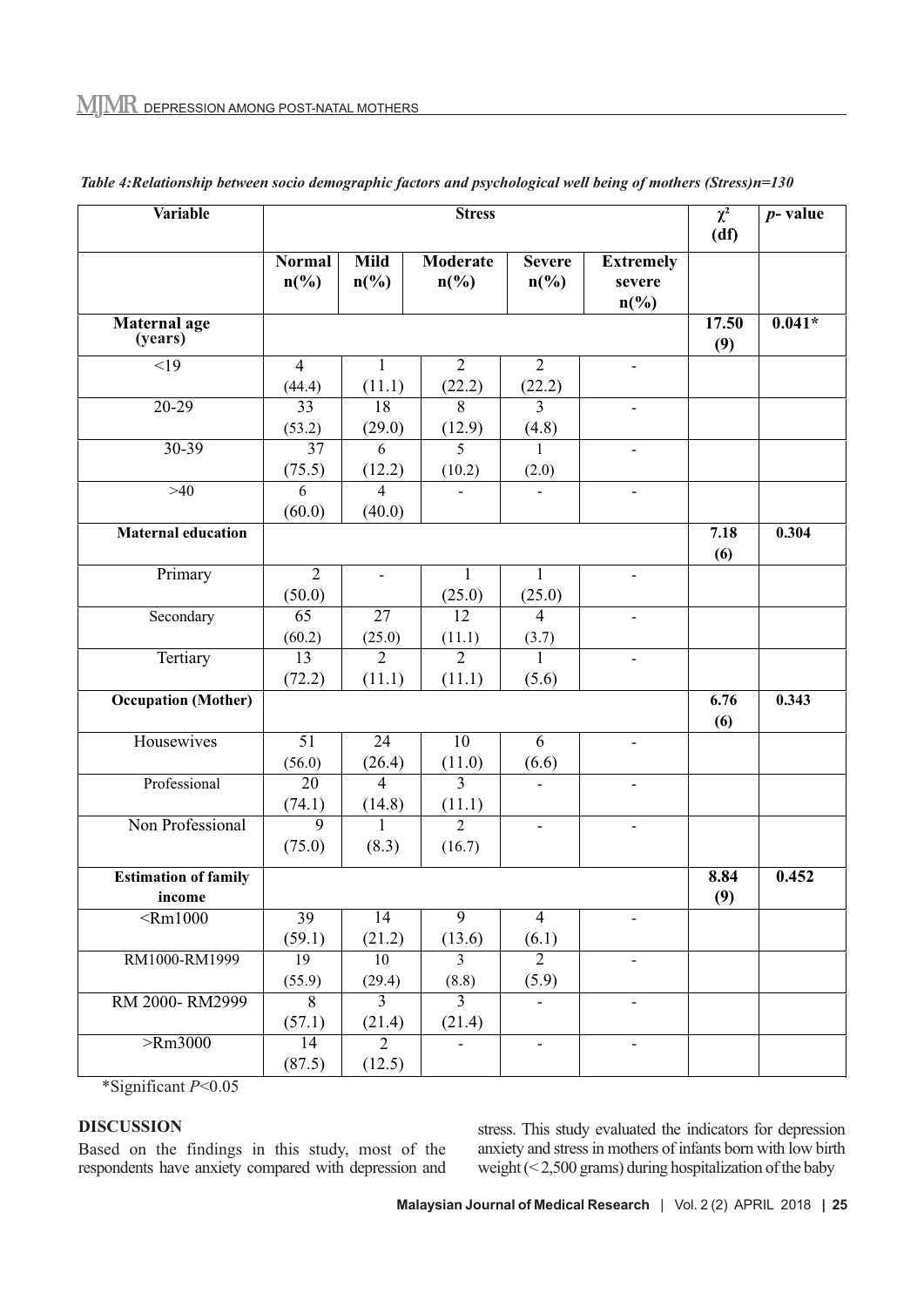in the SCN. Several studies indicated that compared to the parents of healthy infants, parents of preterm or low weight infants experience higher levels of anxiety and depression (Darlow& Mulder, 2001). Having an infant born preterm was dominated bya feelings of anxiety. Feeling closeness to the child was important, and separation from the child was a very stressful experience. The high scores were found for stateanxiety in mothers of preterm infants, which caused difficulties in confronting the situation of the infant's prematurity (Pinelli, 2000). In addition a higher number of parents of NICU infants had clinically relevant anxiety and depression when assessed within 3 weeks of infant admission, compared to a control group of parents of full term infants (Carter *et al*.,2005).In the month following the birth of their infant, mothers of NICU infants, when compared with control mothers, scored higher on measures of the following: difficulty making decisions, depression, anxiety, and obsessivecompulsive behaviors (Singer *et al*., 1999).

#### **Relationship between maternal age and depression, anxiety and stress of mothers**

Most studies have documented a tendency of increasing birth weight with maternal age. Maternal age and health are significant predictors of birth outcomes (*Delbaere et al.,* 2007). Another studying it was found that the rate of low birth weight babies among teen mothers was 35 percent higher than that among mothers aged twenty to twenty-nine (9.6 percent as against 7.1 percent) (Joyce *et al*.,2002). The rate among the youngest teens, those fifteen and younger was 14.1 percent, higher than in any age group except forty-five to fifty-four. Adolescent mothers < 20 years of age had 1.5 times more risk of delivering LBW baby (Bisai *et al.*, 2006). The result research finding show that mother's age increased significantly  $(p<0.005)$  with the decrease in LBW.

In this study found that by using DASS 21 scales, shows no significant association between maternal age and depression ( $\chi^2$ =10.37, p=0.321). However, there was statistically significantly association between maternal age and anxiety  $(\chi^2=22.10, p=0.036)$  and stress  $(\chi^2=17.50, p=0.041)$ . These finding results was similar with study who reported that mothers, aged 30 years or less, had in general more depression than the mothers aged 31 years or more (Hiltunen, 2003). However, maternal age did not affect the persistence of depressive symptoms. Age has claimed to associate with postnatal depression; both older and younger women are at increased risk (Kumar & Robson, 1984). On the other DEPRESSION AMONG POST-NATAL MOTHERS MINR

education, race, age or parity has not been associated with postnatal depressive symptoms (Cooper, Campbell, & Day, 1988; Murray *et al.*, 1995)

### **Relationship between maternal education and depression, anxiety and stress of mothers**

Low birth weight is associated with a number of key developmental, educational and socio-economic outcomes in later life (Kuh & Ben-Scloma, 2004). Maternal education, itself, is possibly a result of both genetic and environmental conditions.Most of the respondents have secondary education (PMR/ SPM/ STPM) considered equal to 108(83.1%). This study found there was no significant association between education of mothers and depression of mothers ( $\chi^2$ =9.27, *p*=0.159), anxiety ( $\chi^2 = 8.36$ ,  $p=0.398$ ) and stress ( $\chi^2 = 7.18$ ,  $p=0.304$ ).

Similar finding by previous study found that there was no correlation between maternal depression and a low socioeconomic status and level of maternal education in a preterm population (Booten *et al.*,1988). However, contrast finding reported that mother's havinghigher education has been reported to be a protective factor and lower age was a risk factor for depression (Bernazzani *et al.*, 1997).

The socio-cultural variables like maternal education, hard manual labor, and place of residence have significant effects on birth weight (Mondol, 2000). There was a strong association between mother's educational status and birth weight, and a trend of increasing birth weight with higher education, where the correlation coefficient of income and mothers' education was found to be positive(Som *et al.*, 2004).The mother's educational status is an important predictor of a LBW infant.

Several studies suggest that paternal education also plays a role in LBW. As maternal educational level increases, the risk of a LBW infant decreases, making maternal education a protective factor for LBW (Isaranurug, Mo-suwan, & Choprapawon, 2007; Hillemeier *et al.*, 2007; Mortensen *et al.*, 2008; Li & Sung, 2008).This might be due to the fact that educated mothers are well informed about antenatal care and other precautions to be taken during the child bearing period, which obviously favorably affect the weight of the newborn babies. Education may also have independent effects, above and beyond income, because more highly educated mothers may know more about family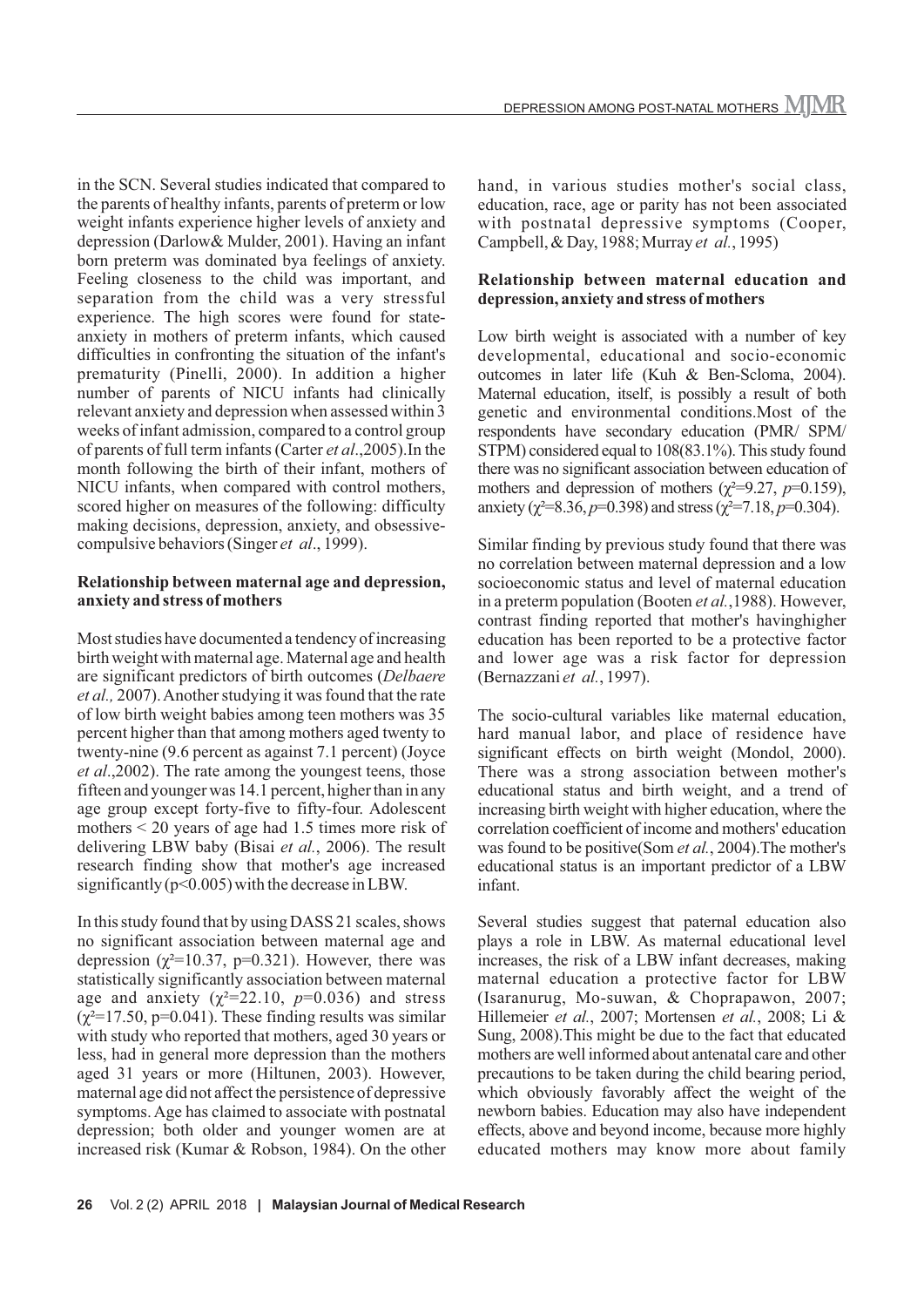(Mortensen, 2008; Li & Sung, 2008).

#### **Relationship between family income and depression, anxiety and stress of mothers**

Social and economic factors are even harder to pin down. The results of the previous study show that mothers living in poverty are at a higher risk of getting LBW and/or premature babies than their high socioeconomic mother.Most of the researchers are not certain why low socioeconomic status increases the risk for LBW. The experience of delivering a lowbirth weight infant and the possibility of infant death place mothers at increased risk for psychological distress during the neonatal period (Singer *et al.,* 1996).

In this study, there was no significant association between the family income and depression ( $\chi^2$ =5.36, *p*=0.802), anxiety ( $\chi^2$ =12.12, *p*=0.436) and stress ( $\chi^2$ =8.84, *p*=0.452). However, other study found thatmothers from lower SES families reported stronger beliefs in their ability to parent their infants than did mothers from higher SES families (Schiffman, Omar& McKelvey, 2003).

The infant admitted in hospital especially the infant is premature, the normal parental process and the mental preparation of parenthood are interrupted (Bracht *et al.,* 1998).Socio-economic deprivation has an effect on both these pathways; being independently associated with both premature delivery and with babies who are not born early but who are born under developedment(Krameret *et al.,* 2000). A preliminary systematic review of the effect on income inequality and macro-level social policy on infant mortality and low birth weight in developed countries was recently published (Spencer, 2004). Previous studies showed that lower social class is associated with an increased risk of various adverse pregnancy outcomes including prenatal mortality, premature birth and LBW (Memon, Sheikh & Memon, 2005).

Low socio-economic status is the underlying cause of low birth weight. However, another study found no relationship between maternal depression and low socioeconomic status and the level of maternal education led to the birth of preterm birth (Davis *et al.*, 2003).

Low birth weight can be prevented by improving socioeconomic status and health status among pregnancy mothers.The socio-economic status indicator measures the level of poverty and wealth of a person. Socioeconomic status is typically measured according to occupational status but can also be measured by means of income or educational attainment. Infants with LBW will be susceptible to death and then bring grief to the families (Hack & Fanaroff, 2000). A high incidence of LBW babies reflects poor maternal reproductive health, poor nutritional status of women, improper practices during pregnancy, and low socioeconomic status of pregnant women.

#### **Relationship between mother's occupations and depression, anxiety and stress of mothers**

Women of low socio economic status are at increased risk for delivering low birth weight babies, irrespective of their income,occupation or education. The results of this study show that there was no statistically significant differenence between mother's occupations with depression ( $\chi^2$ =2.37, *p*=0.883), anxiety ( $\chi^2$ =9.16, *p*=0.329) and stress ( $\chi^2$ =6.76, *p*=0.343). The low professional occupations with lower life satisfaction connected to other factors (e.g. infant's low birth weight and disappointment with delivery) were associated with risk of depression (Bergant *et al*., 1999).The occupation played a significant role in birth weight in which babies born from the "grower" family have the lowest birth weight (2670 grams) compared to family of service holders have infants of the highest birth weight (2844 gram) (Som *et al.,* 2004).

#### **CONCLUSION**

Considering the findings of this study, the implementation of psychological intervention programs is recommended for the purpose of promoting meeting between mothers, in a protected setting, so that mothers feel free to express their feelings. Improving women's health before, during, and after pregnancy is the key to reduce the human and economic costs associated with infant mortality and morbidity.Mothers' situations could be facilitated if nurses had increased knowledge and understanding about how mothers experience this situation. In summary, in this study researcher found that there was a statistically significant association between maternal age with anxiety and stress.Nurses must have critical thinking such as determining what psychosocial variables affect maternal health behaviors; intervention programs must be designed to promote healthy behavior.

The implementation of the program of psychological intervention in the neonatal unit aims at encouraging mothers to express feeling and expenses incurred by them. With this method the nurse can identify the level ofpsychological stress that mothers are experiencing and refer them to a counselor as emotional support.The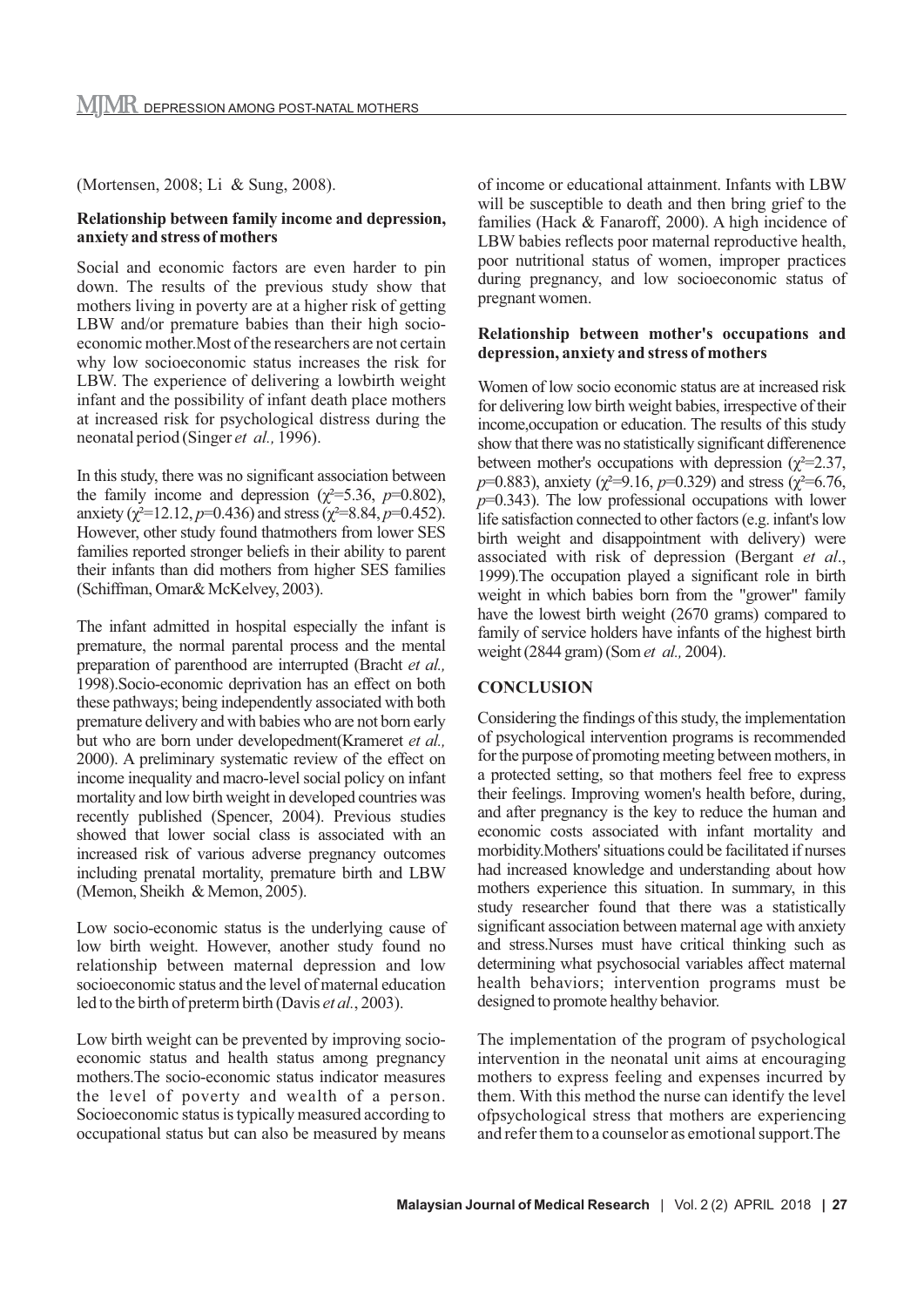most important thing is to implement preventative measures such as conducting a health promotion that aims to provide early awareness to mothers about baby health care from the early stage of pregnancy as a precautionary measure to reduce morbidity and mortality rates among LBW infants.Therefore, the finding of this study can create awareness regarding early detection of PPD among postnatal women and reduce the negative impact that affects women.

# **REFERENCES**

Beck, C.T. (2001).Predictors of postpartum depression: an update. *Nursing Research*, 50(5), pp 275–285.

- Bergant, A.M.,Heim,K.,Ulmer,H. & Ilmensee, K. (1999). Early postpartum depressive mood: associations with obstetric and psychosocial factors. *Journal Psychosomatic*. 46, pp 391–394.
- Bernazzani,O.,Saucier,J. F.,David, H. & Borgeat, F. (1997). Psychosocial predictors of depressive symptomatology level in postpartum women. *Journal Affect Disorder*, 46(1), pp 39–49.
- Bisai, S.,Datta, N. & Bose, K. (2006). The effect of maternal age and parity on birth weight among bangalees of Kolkata, India. *Human Ecology Special Issue*, 14, pp 39-143.
- Boo, N.Y., &Chor, C.Y. (1994).Six year trend of neonatal septicaemia in a large Malaysian maternity hospital. Pediatric Child Health. Department of Pediatrics, Faculty of Medicine, National University of Malaysia, Kuala Lumpur. 30(1), 23-7.
- Booten, D., Gennaro, S., Brown, L. P., Butts, P., Gibbons, A.L.,Bakewell-Sachs,S. & Kumar S.P. (1988). Anxiety, depression, and hostility in mothers of preterm infants. *Nursing Research*, 37(4), pp 213-216.
- Bracht, M., Ardal, F., Bot, A. & Cheng, C. (1998). Initiation and maintenance of a hospital-based parent group for parents of premature infants: key factors for success. *Neonatal Network,*17(3),pp 33–37.
- Carter, J.D., Mulder, R.T.,Bartram,A.F. & Darlow, B.A. (2005).Infants in a neonatal intensive care unit: Parental response. Archives of Disease in Childhood. *Fetal and Neonatal Edition*, 90, pp 109-113.
- CDC (Center for Disease Control and Perventation). National Center for Health Satisticics Vital (2011). Retrived from: http://www.cdc.gov/nchs/Vital/Stats

.html.

- Chan,W.C., Levy, V., Chung, K. H. & Lee, D. (2002). A qualitative study of thee xperiences of a group of Hong Kong Chinese women diagnosed withpostnatal depression. *Journal of Advanced Nursing,* 39, pp 563- 570.
- Cooper,P.J.,Campbell,E.A. & Day,A.(1988). Nonpsychotic psychiatric disorder after childbirth. *British Journal of Psychiatry*. 152, pp 799–806.
- Darlow,B. & Mulder, R.(2001).New Neonatal Intensive Care Unit Studies.Retrieved from:http://www.ota.go .ac.nz/news/2001/01-0201 press release.html.
- Davis,L.,Edwards,H.,Mohay,H. & Wollin,J. (2003).The impact of very immature birth on the psychological health of mothers. *Early Human Development*, 73, pp 61-70.
- Delbaere,I.,Verstraelen,H.,Goetgeluk,S.,Martens, G.,De Backer,G. & Temmerman, M.(2007). Pregnancy outcome in primiparae of advanced maternal age. *European Journal of Obstetrics & Gynecology and Reproductive Biology*,135(1), pp 41-6.
- Hack,M, & Fanaroff, A.A. (2000).Outcomes of children of extremely low birth weight and gestational age in the 1990s. *Seminars on Neonatology*, 5, pp 89-106.
- Halbereich,U.(2005).The association between pregnancy processes,preterm delivery, low birth weight and postpartum depressions-the need for interdisciplinary integration. *American Journal of Obstetrics and Gynecology*, 193(4),pp 1312-1322.
- Hillemeier, M., Weisman, C., Chase, G. & Dyer, A. (2007). Individual and Community Predictors of Preterm Birth and Low Birth weight along the Rural-Urban Continuum in Central Pennsylvania. *Journal of Rural Health*. 23(1), pp 42-48.
- Hiltunen,P. (2003).*Maternal postnatal depression, causes and consequences*.Department of Pediatrics, University of Oulu, Finland.
- Isaranurug,S.,Mo-suwan,L. & Choprapawon,C.A. (2007). Population-Based Cohort Study of Effect of Maternal Risk Factors on Low Birthweight in Thailand. *Journal of the Medical Association of Thailand*, 90(12), pp 2559-64.
- Joyce, A. M. (2002). Births: Final Data for 2000, National